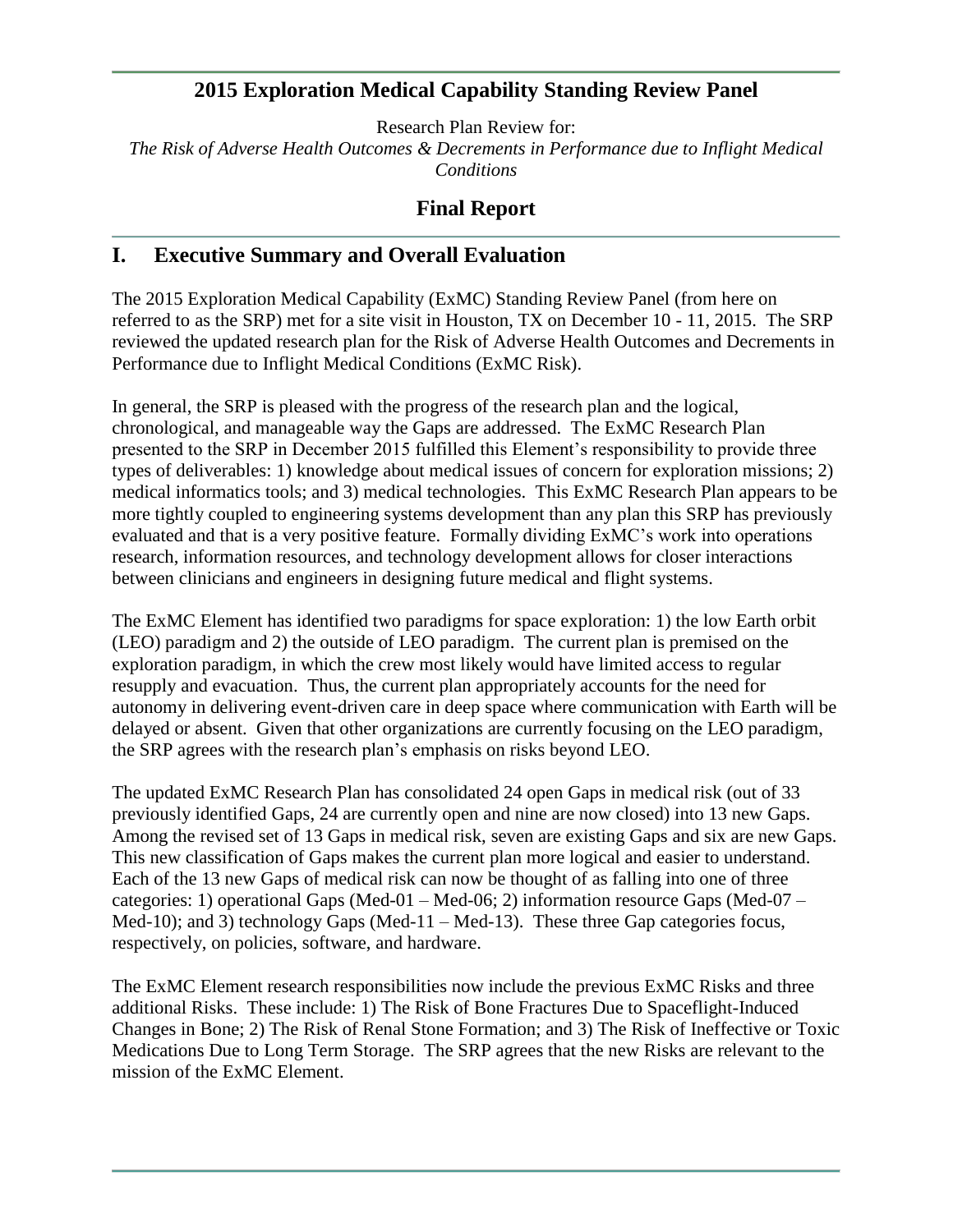Finally, incorporating the consideration of astronaut health and performance in the vehicle design is essential. The current research plan not only accounts for human factors research, but for the first time specifies that the design of medical systems should be integrated into the vehicle design. The SRP commends the ExMC Element for working with other stakeholders to develop a user-friendly vehicle-based medical system.

The following is a summary of the general comments and recommendations by the SRP:

- The SRP agrees with the guiding principles of the ExMC Element as articulated through the new Concept of Operations, which allows for explicit tradeoffs of mass, volume, weight, risk, and capability.
- The SRP recommends a clearer articulation of the policies and procedures used to transfer knowledge and tools developed by the ExMC Element to NASA operations.
- The SRP notes that although the exploration paradigm requires functioning in an environment containing limited resources, data handling capability is growing rapidly which can be an opportunity for achieving goals of the ExMC Element.
- The Concept of Operations, as specified into two computer models: 1) the Integrated Medical Model (IMM) and 2) the Medical Optimization Network for Space Telemedicine Resources (MONSTR), enables flexibility in identifying research needs and recommending medical capability. This will be important as medical knowledge about the health effects of space flight and medical device technology develops.
- The IMM is an important tool to forecast medical outcomes for inflight operations and medical impacts to missions. The IMM models the burden of risk for various conditions according to their: 1) likelihood in bins of increasing probability; and 2) consequences of the condition on mission health and performance in bins of increasing morbidity, given a specified diagnostic, treatment, and rehabilitation capability. For condition-specific risks this "risk modeling tool" allows for steps to be taken to decrease the risk burden. The likelihood of risky conditions occurring can be decreased (i.e., to avoid consequences) by focused selection, screening, prevention, vehicle design standards, and mission architecture. The morbidity consequences of risky conditions can be decreased by proper application of medical capability (i.e., to minimize consequences) with appropriate diagnosis, treatment, chronic management, and rehabilitation. Both processes decrease the likelihood and consequences of risky conditions and therefore can decrease their risk burden. The methods for decreasing both likelihood and consequences of risks derive from five systems, including: 1) medical support; 2) technology development; 3) training; 4) medical decision support software; and 5) integration of medical support with vehicle design and Environmental Control & Life Support System Maturation Teams. The SRP thinks this approach is innovative for both quantifying and reducing risk.
- The MONSTR, which is in an early stage of development, is a modeling tool that enables analysis of trade-offs among medications, technologies, and skill sets to achieve the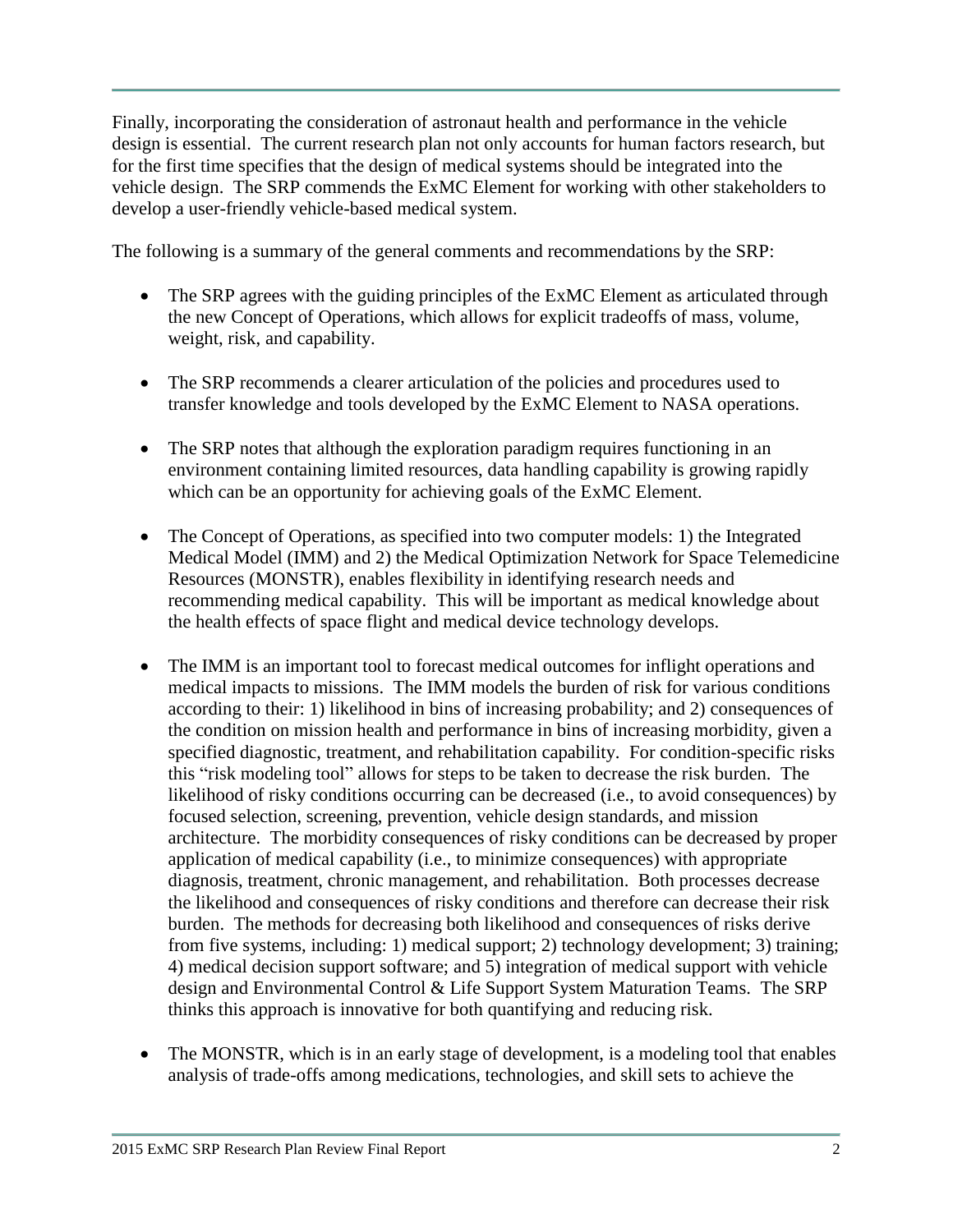greatest capability for a space mission. The tool incorporates data from the IMM as to the likelihood of each expected condition in the IMM list and as well as the resources needed for each condition and how critically they are needed for each condition. An optimal set of tools to bring into space can then be prioritized in this model, which was developed by NASA. The MONSTR output is based on assumptions from: 1) the IMM about the likelihood and consequence of conditions given specific medical capabilities; and 2) an analysis of terrestrial standard of care related to the criticality of resources for treating each condition. This model can provide measures of utility of each piece of medical technology (including drugs and devices). These measures of utility then support decisions about risk tradeoffs given the mass, volume, and power available to the exploration medical capability.

- Given the limited amount of resources that can be transported into space, the SRP believes that the MONSTR model could be very important for selecting the most useful medical technologies and training for space missions.
- Together, the IMM and the MONSTR provide for specific, measurable, actionable, and transparent analysis of medical conditions, risks of these conditions, and risk tradeoffs associated with carrying various medical technologies (drugs, devices and equipment) into space. The goal of using these programs is to select astronauts and equip vehicles to minimize risk. The IMM and the MONSTR provide a foundation for organizing the ExMC's work. They provide resilience for future changes in medical knowledge, medical technology, and mission priorities. Therefore, the IMM and the MONSTR should be a high priority for the ExMC Element, and the SRP recommends that additional resources be devoted to developing these computer models.
- The SRP further recommends the ExMC Element consider developing a mathematical model that will assist crew members to make decisions about how to use consumable medical supplies while in-flight.
- There is a gap in astronaut selection and it needs to be articulated. The IMM estimates risks for conditions not frequently seen in space using published information from a wide variety of sources, such as actuarial tables published by the Centers for Disease Control. These sources can only approximate the risks faced by astronauts. Astronaut selection (i.e., "prevention") is a key component of the exploration medical capability, and a more systematic approach is needed to model the effect of astronaut selection on exploration risk. For example, the IMM should be enhanced to address the questions like these: What is the effect (change in risk) of astronaut selection requiring higher preflight bone densities compared with lower preflight densities? What is the change in risk associated with allowing a second-degree family history of cardiovascular disease (given sex, age, and other cardiovascular disease (CVD) risk factors) compared with not allowing this family history? Where the data needed to model these questions is available in the medical literature, and then the resources should be provided to review these data and integrate the data into the IMM.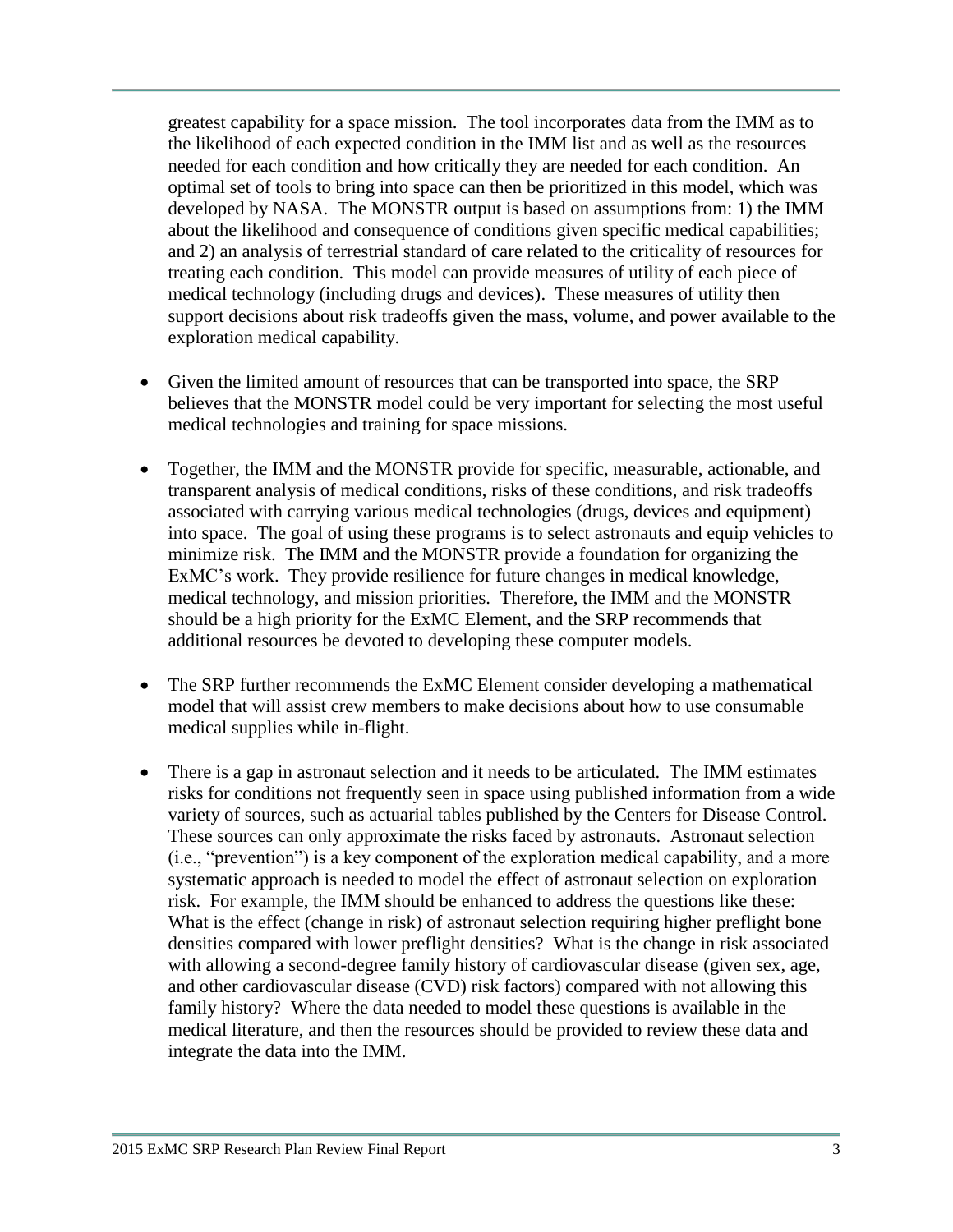- The SRP suggests that NASA seek input from astronaut-physicians who have worked in space, to help make these decisions about what type of medical care should be delivered in space.
- The Concept of Operations and enhancements to the associated mathematical models will enable improved priority setting for future research (e.g., pharmacology and training).

# **II. Critique of Gaps and Tasks for the Risk of Adverse Health Outcomes & Decrements in Performance due to Inflight Medical Conditions**

- *A. Have the proper Gaps been identified to mitigate the Risk?*
	- *a. Are all the Gaps relevant?*
	- *b. Are any Gaps missing?*
- *B. Have the gap targets for closure been stated in such a way that they are measureable and closeable?*
	- *a. Is the research strategy appropriate to close the Gaps?*
- *C. Have the proper Tasks been identified to fill the Gaps?*
	- *a. Are the Tasks relevant?*
	- *b. Are there any additional research areas or approaches that should be considered?*
	- *c. If a Task is completed, please comment on whether the findings contribute to addressing or closing the Gap.*
- *D. If a Gap has been closed, does the rationale for Gap closure provide the appropriate evidence to support the closure?*

## **Gaps and Tasks:**

A proper set of Gaps is presented in the ExMC Risk Research Plan. The updated research plan incorporates (in addition to traditional risks to health and performance) renal, bone, and pharmacy Risks, which are appropriate topics for the ExMC Element to address.

### **Med-01: We do not have a concept of operations for medical care during exploration missions.**

- The SRP recommends rewording the Gap title to more explicitly state its integrative function of the other ExMC Gaps: We do not have a concept of operations that integrates research activities related to the various aspects of exploration medical capability including operations research, information resources, and technology development.
- The SRP commends the ExMC Element for defining a Concept of Operations (conceptual model) that integrates research needs related to conditions, risks, technology, skills, information, and capabilities.
- This Gap addresses which medical conditions will receive care and the specific methods for delivering care. The decision will be based, in part, on constraints resulting from lack of resupply or evacuation, limited availability of telemedicine care, and the well-known limitations on mass, volume, and power. For example, should astronaut selection require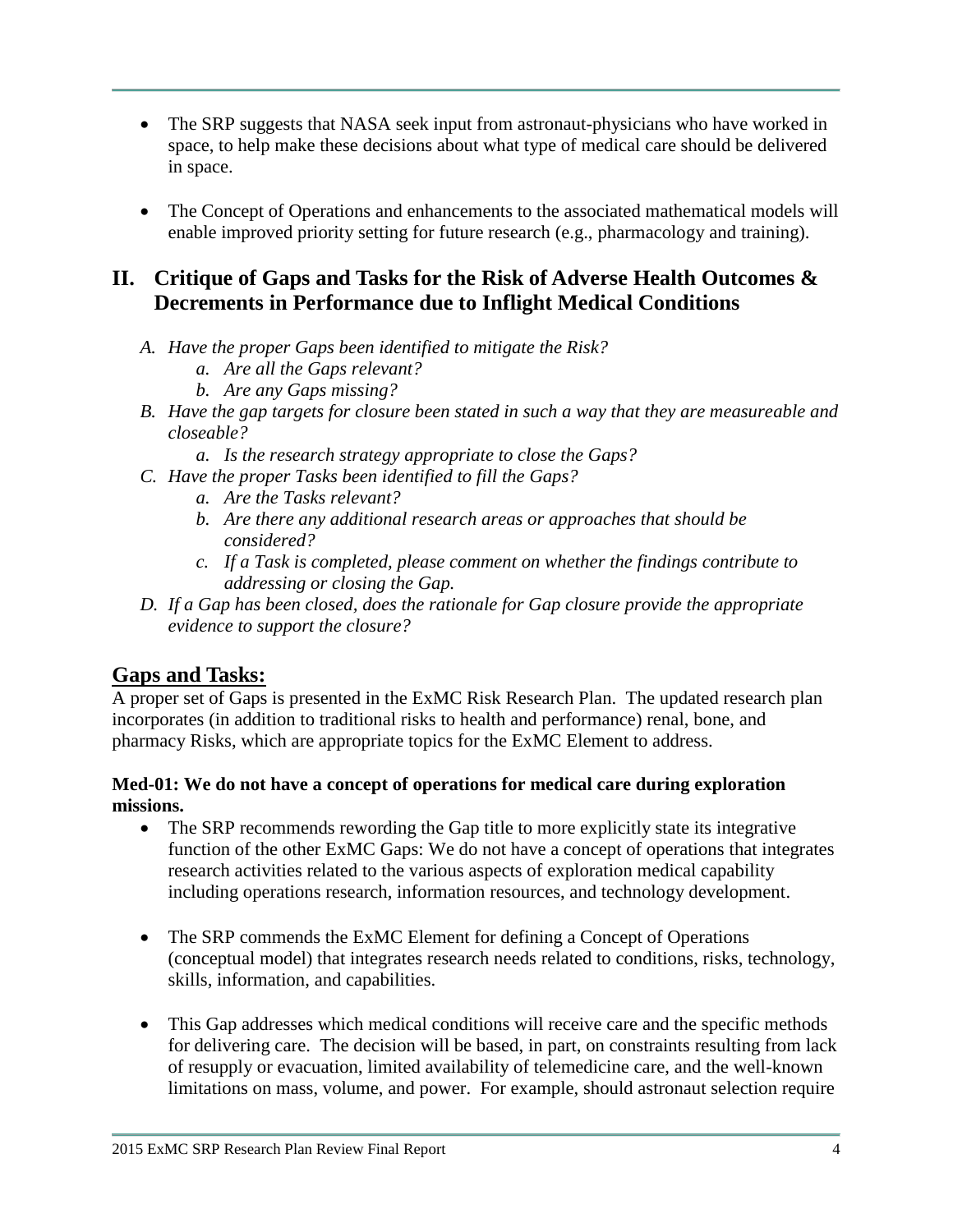removing the appendix preflight if it is determined that appendectomy in space will not be feasible?

- The Concept of Operations enhances communication about the ExMC Element's gaps, tasks, and goals.
- The Concept of Operations provides a powerful tool in laying out research gaps in a manner that is logical, integrative, and well phased.
- The framework is flexible in enabling the addition, in the future, of new knowledge and technological innovation.
- Mapping of the Concept of Operations to the IMM is concrete and transparent.
- By design, the Med-01 Gap will remain open until all other ExMC Gaps (below) close.
- The following tasks were developed under the previous organization of the ExMC's research plan, which has since undergone major reconsideration. Those that are closed were appropriately closed. Those that remain open are appropriate. The planned tasks are appropriate, although select medical conditions could be reassigned to Med-12.

- ExMC Tech Watch PI: Michael Krihak, Ph.D. NASA Ames Research Center
- Study of the impact of long-term space travel on the astronaut's microbiome (SHFH) PI: Hernan Lorenzi, Ph.D. – J Craig Venter Institute
- Improving CV Risk Prediction -- Biomarkers and Beyond, Implications for Astronaut Selection and Monitoring During Prolonged Spaceflight (CV BIOMARKERS / DE LEMOS / ACTIVE) **–** PI: James Andrew de Lemos, M.D., The University of Texas Southwestern Medical Center at Dallas
- Human Research Wiki (Archived) Completed Task
- Cardiovascular Imaging and Strategies to Mitigate the Risk for Cardiac Events in Astronauts During Prolonged Spaceflight (Cardiac Risk-Imaging -- Levine, Completed) (HHC) – Completed Task
- Evaluating the Spaceflight Infectious Disease Risk Potential of Pathogenic and Commensal microorganisms using Caenorhabditis elegans as a Human Surrogate Model for Infection (SHFH) – Completed Task
- Determine requirements for inflight periodic health status exams based on Exploration Medical Condition List – Completed Task
- Data Mining/Identification of characteristics associated with susceptibility to hypobaric environments – Completed Task
- Development of Methods/Technologies for Dental Conditions Completed Task
- Research Treatment of Relevant Medical Conditions in Remote, Resource Poor Environments – Completed Task
- ExMC Support of Medical Scenarios for the Autonomous Mission Operation (AMO) Test – Completed Task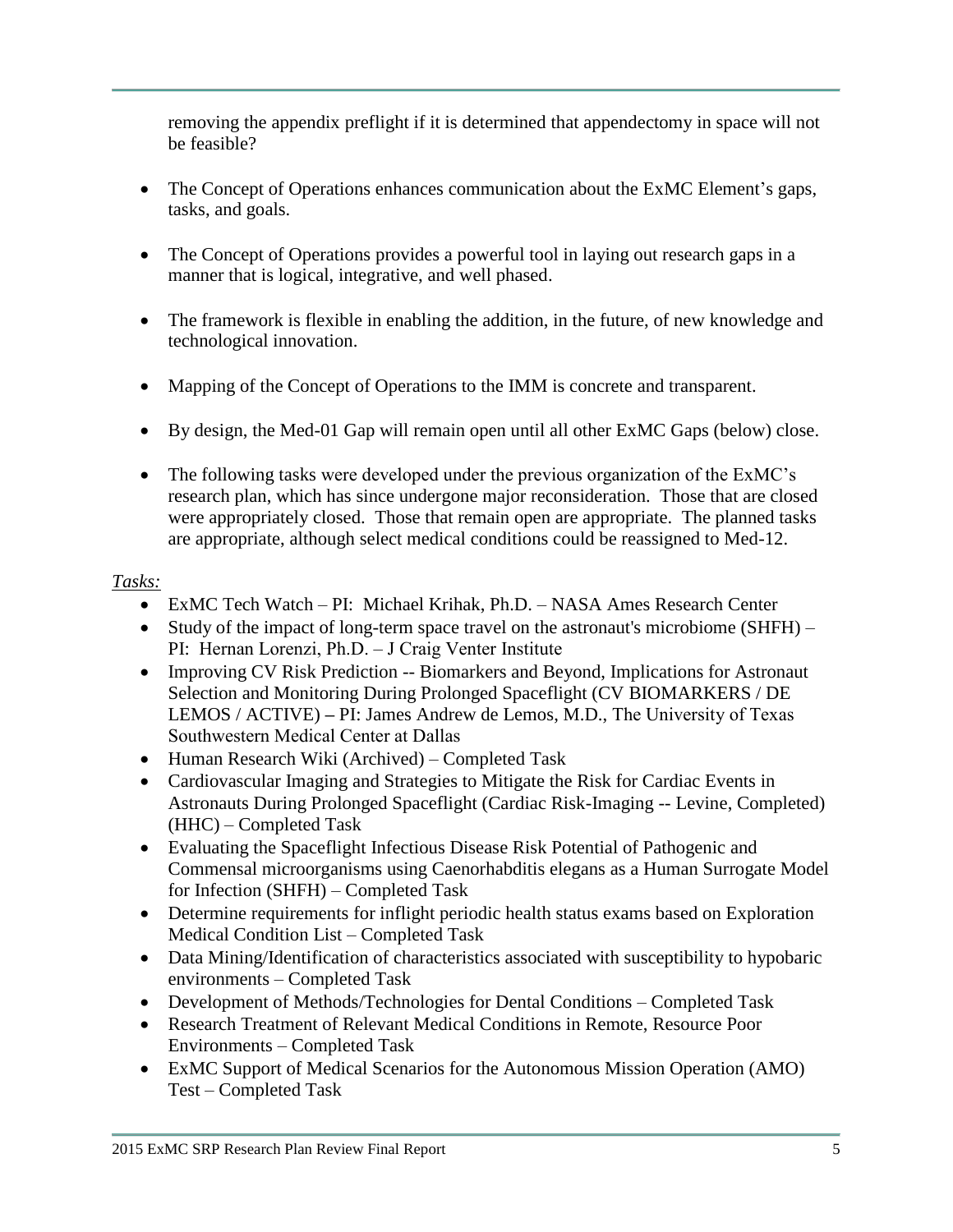- Development of Capability to Protect Medications in Spaceflight (Archived) Completed Task
- Data Sharing Activity to Gather Evidence for Impaired Healing Risk (HHC) Planned Task

## **Med-02: We do not have the capability to provide a safe and effective pharmacy for exploration missions.**

- The SRP identified this Gap as being in the top tier of priority because pharmacy is a key modality for definitive treatment and is useful for differential diagnosis and presumptive treatment.
- The main issue in this Gap is how to provide a safe and effective pharmacy given two questions that must be answered: 1) which drugs should be brought into space and for what indications; and 2) how can these drugs be kept safe from degradation to become ineffective and possibly from toxicity in case the product expiration date while a mission is still in progress and resupply is not possible?
- SRP recommends that the pharmacology stability Risk should be incorporated into this Gap.
- Given the research nature of exploration, it is important to clarify the human subject issues related to repackaging and other Food and Drug Administration (FDA) concerns. The SRP felt that permission to possibly provide drugs off label and/or past their expiration date was not clearly presented by the ExMC. Such permission to possibly put astronauts at risk was not clearly described as either a NASA operational requirement per the Aerospace Medical Board or as an FDA-governed Institutional Review Board (IRB) approved research process (where benefits outweigh risks) with informed consent. Further clarification and closure of this issue was recommended.
- Although the pharmacokinetics/pharmacodynamics (PK/PD) concern is still under the Human Health Countermeasures (HHC) Element, the SRP believes that it is critical that the ExMC Element interfaces with them and stay abreast of the status of the research. The SRP suggests four additional questions for the ExMC Element to work on: 1) Which drugs are needed in space missions and for which conditions? 2) What are the storage capabilities (including mass/volume? 3) What are the repackaging constraints? 4) Which adverse events and side effects occur from drugs that are used in space? Key characteristics of drugs that relate to their packaging, storage, and use during a mission are not well integrated. The SRP recommends use (or development) of a pharmacy database to synthesize this knowledge and improve knowledge-sharing across Human Research Program (HRP) Elements.
- The Raman Spectroscopy Analyzer project and the 3D printing project should both undergo further testing. These are promising approaches to ensuring safe and effective drugs in the space environment.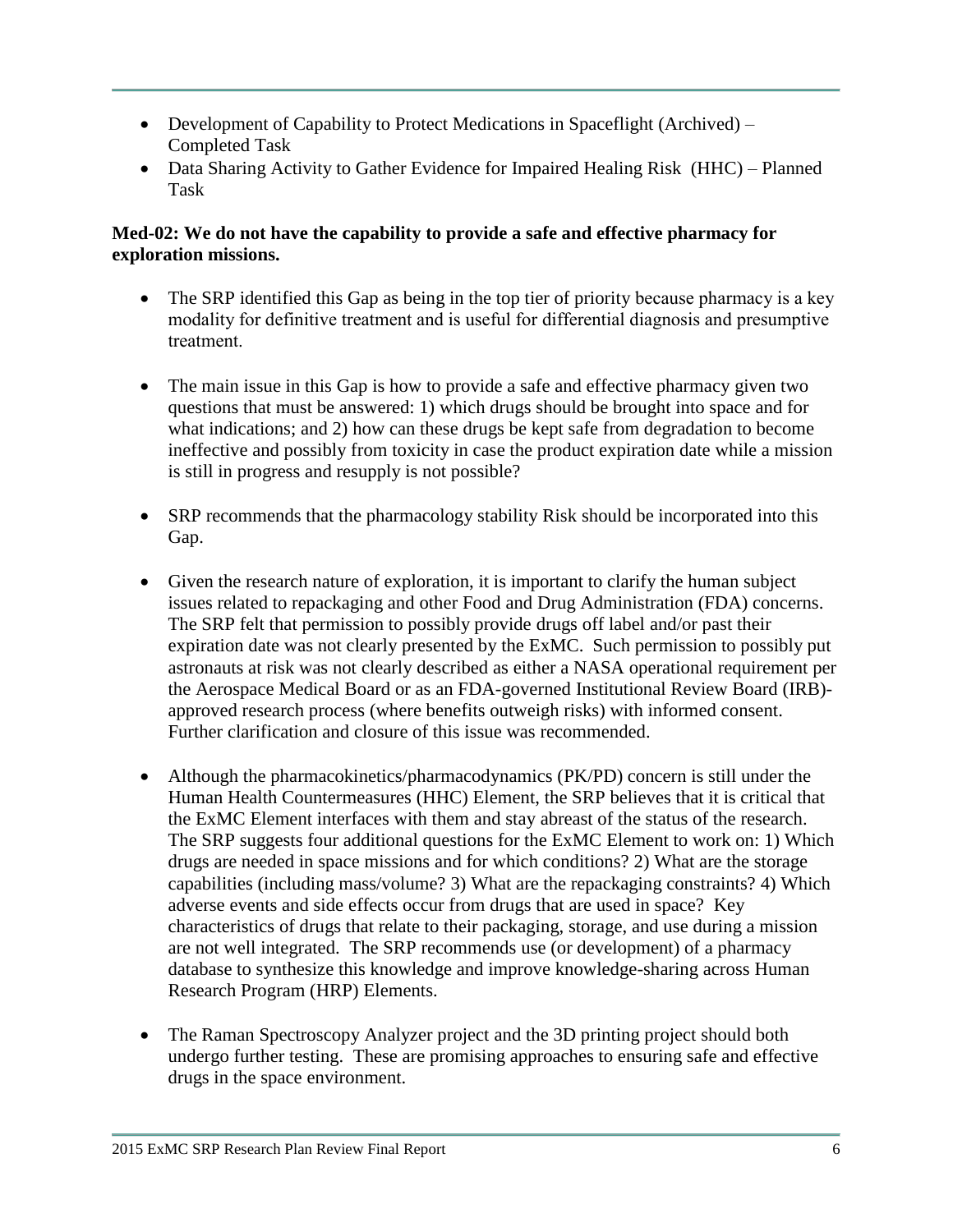## *Task:*

- Medication Stability Analysis: Device (Pharm 01) **–** PI: TBD
- Retrospective Analysis of Medication Usage During Long Duration Spaceflight (Pharm 01) **–** PI: Virginia Wotring, Ph.D., NSBRI
- Dose Tracker Application for Monitoring Crew Medication Usage, Symptoms and Adverse Effects During Missions (Pharm 01) **–** PI: **V**irginia Wotring, Ph.D., NSBRI
- Ground Stability Testing (Pharm  $(02)$  Planned Task
- Medication Stability Analysis: Method (Pharm 02) Planned Task

### **Med-03: We do not know how to apply personalized medicine effectively to reduce health risk for a selected crew.**

- The SRP notes that the term "personalized medicine" has been reconceived by the National Institutes of Health to a more specific term: "precision medicine" (http://ghr.nlm.nih.gov/handbook/precisionmedicine/precisionvspersonalized). Precision medicine uses big data and multiple types of physiological and genetic inputs to make predictions about the best selections of therapy. Although this is cutting edge medicine, the SRP thinks it may be too early to get involved.
- The SRP suggests the ExMC Element track/follow the work currently being done in the Advanced Environmental Health (Host Microbe) Project, specifically with respect to microbiome research, because the microbiome is one of the key environmental factors that drive genetic expression; can be altered by diet and drug exposures; and is itself a risk factor for diseases including infections and metabolic disease, among others. Knowledge of the microbiome is expanding rapidly.
- The SRP agreed with the ExMC Element that various types of omics information should be obtained as technologies for such collections become available. This information will facilitate development of a precision medicine database for each astronaut.
- The SRP previously recommended and recommends again that full body images of astronauts be obtained in order to establish a medical baseline data for each astronaut.
	- o The SRP recommends also obtaining baseline genetic/genome for each astronaut to see what happens after long-term exposure to radiation.
	- o This could be a possible new task or add this to the current baseline data that is already being collected from the astronauts.

## *No current tasks*

## **Med-04: We do not have a defined rehabilitation capability for injured or de-conditioned crew members during exploration missions.**

The SRP agrees with the approach of rehabilitation as a key word in defining capability.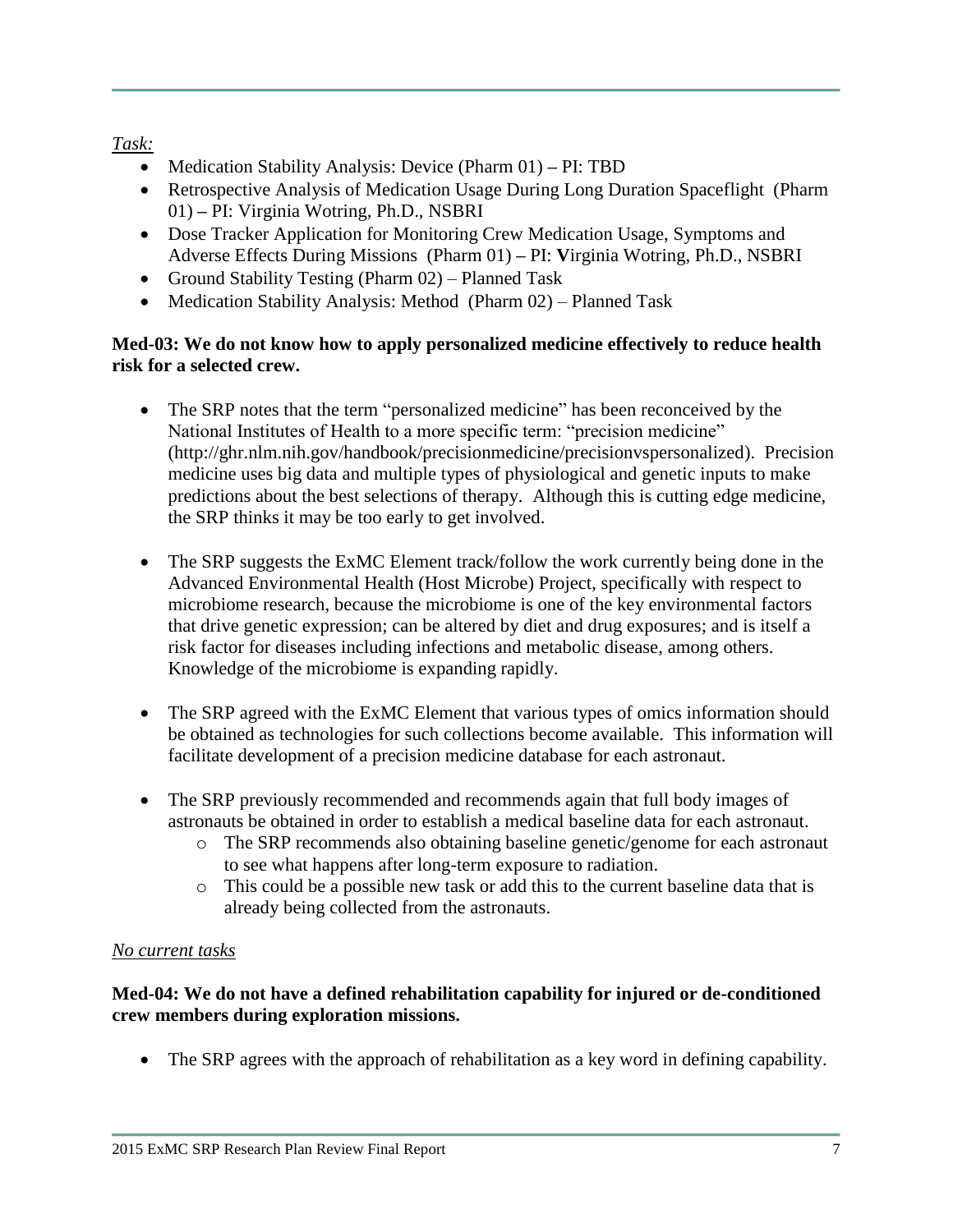- The new gaps are important specifically for inflight rehabilitation.
- The SRP believes this Gap may require more study to define the inflight requirements and countermeasures and could be incorporated into the MONSTR.
- This Gap deals with rehabilitation in microgravity and a better solution is needed operationally to achieve such rehabilitation.
- The SRP applauds the goal of dual-use equipment for both rehabilitation and conditioning, as well as the potential identification by the ExMC Element of non-exercise technologies for rehabilitation.
- The SRP agrees with how the 100 IMM conditions are now classified according to organ system rather than in alphabetical order, which was the case in the past.
- The SRP recommends adding asthma/bronchospasm and muscle cramps to the IMM list.

## *Tasks:*

- Risk of Intervertebral Disc Damage After Prolonged Spaceflight (HHC) PI: Alan Hargens, Ph.D., University of California - San Diego
- Sonographic Astronaut Vertebral Examination (HHC) PI: Scott Dulchavsky, M.D., Ph.D., Henry Ford Health System
- Development of capability to treat musculoskeletal injuries Planned Task

## **Med-05: We do not know how to train crew for medical decision making and medical skills to enable extended mission or autonomous operations.**

- The SRP agrees with how this is being addressed in the IMM model with respect to incorporating this knowledge into the medical decisions and skills. There is an emphasis on training methods in general rather than on a specific task that is the subject of the training.
- The ExMC Element distinguishes two types of training: 1) Procedures and 2) Medical decision making. The SRP agrees that the approach used to medical decision making will be critical to operational success.
- This Gap addresses the idea of autonomy without ground support very well.
- The SRP recommends that the ExMC Element seek input from an expert who is knowledgeable in adaptive or perceptual learning – novel way to educate crew members. This process should begin on the ground and utilize stored modules on the vehicle that can be accessed by crew members at any time, and/or as part of scheduled ongoing learning.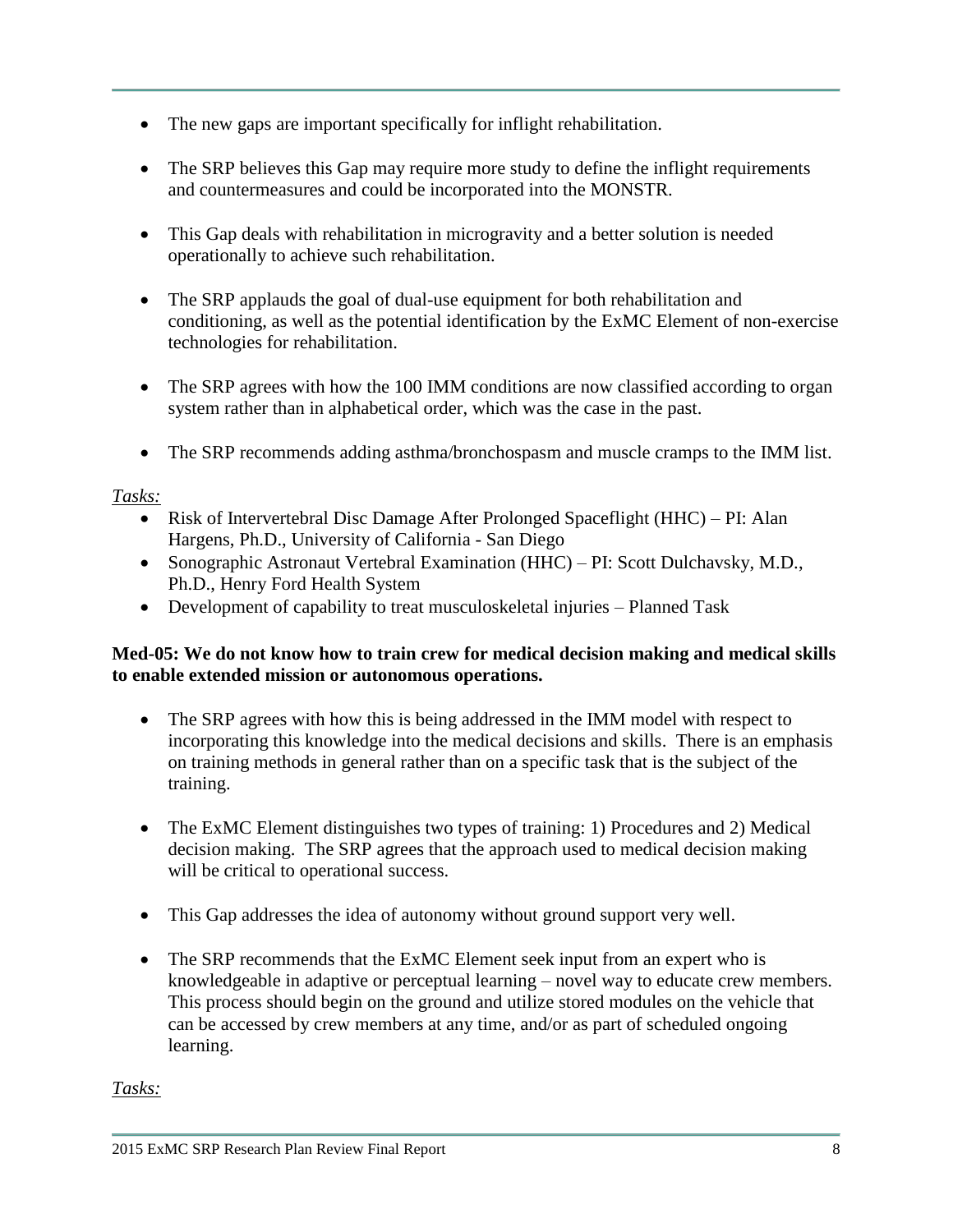- Clinical Outcome Metrics for Optimization of Robust Training PI: Douglas Ebert, Ph.D., NASA Johnson Space Center
- Assisted Medical Procedures Completed Task
- Integration of iRevive with the Lightweight Trauma Module Completed Task
- ExMC Support of Medical Scenarios for the Autonomous Mission Operation (AMO) Test – Completed Task
- Medical training methods for exploration missions– Completed Task
- Medical Proficiency Training (SHFH) Completed Task
- Data mining for telementoring studies and practices Completed Task
- Telemedicine Workshop Completed Task
- Air/Fluid Separation in a Syringe in a Microgravity Environment Completed Task
- Electronic Procedures for Crewed Missions Beyond Low Earth Orbit (LEO) (SHFH) Planned Task
- Evaluation of Task-Skill-Knowledge JIT techniques for medical and other emergency events (SHFH) – Planned Task
- Advanced concepts for information integration and presentation (SHFH, Archived) Planned Task

## **Med-06: We do not know how to define medical planning or operational needs for ethical issues that may arise during exploration missions.**

- The SRP is concerned that Med-06 implicitly contains concepts related to planning for severe injuries and loss of crew life. The SRP recommends that treatment with palliative intent be explicitly planned as a medical capability in Med-07. Palliative care provides for the development and implementation of protocols to ease suffering and improve the quality of life for both the dying/disabled crew member and the rest of the crew. Ethical issues are separate from palliative care capabilities.
- With respect to medical ethics, one need is to train crew members to make ethical judgments to weigh the value of extraordinary medical treatment to one crew member that may place other crew members at increased risk. This could be an educational module (make astronauts and ground crew more comfortable with decision making using Ethics frameworks). Creation of scenarios for training the crew could be a new task under this Gap.
- The SRP recommends that a medical ethicist be engaged to help guide the articulation of relevant research questions.

## *No current tasks*

## **Med-07: We do not have the capability to comprehensively process medically-relevant information to support medical operations during exploration missions.**

• The SRP believes that it is important to continue the development of an agile health information system to process medically-relevant information inflight.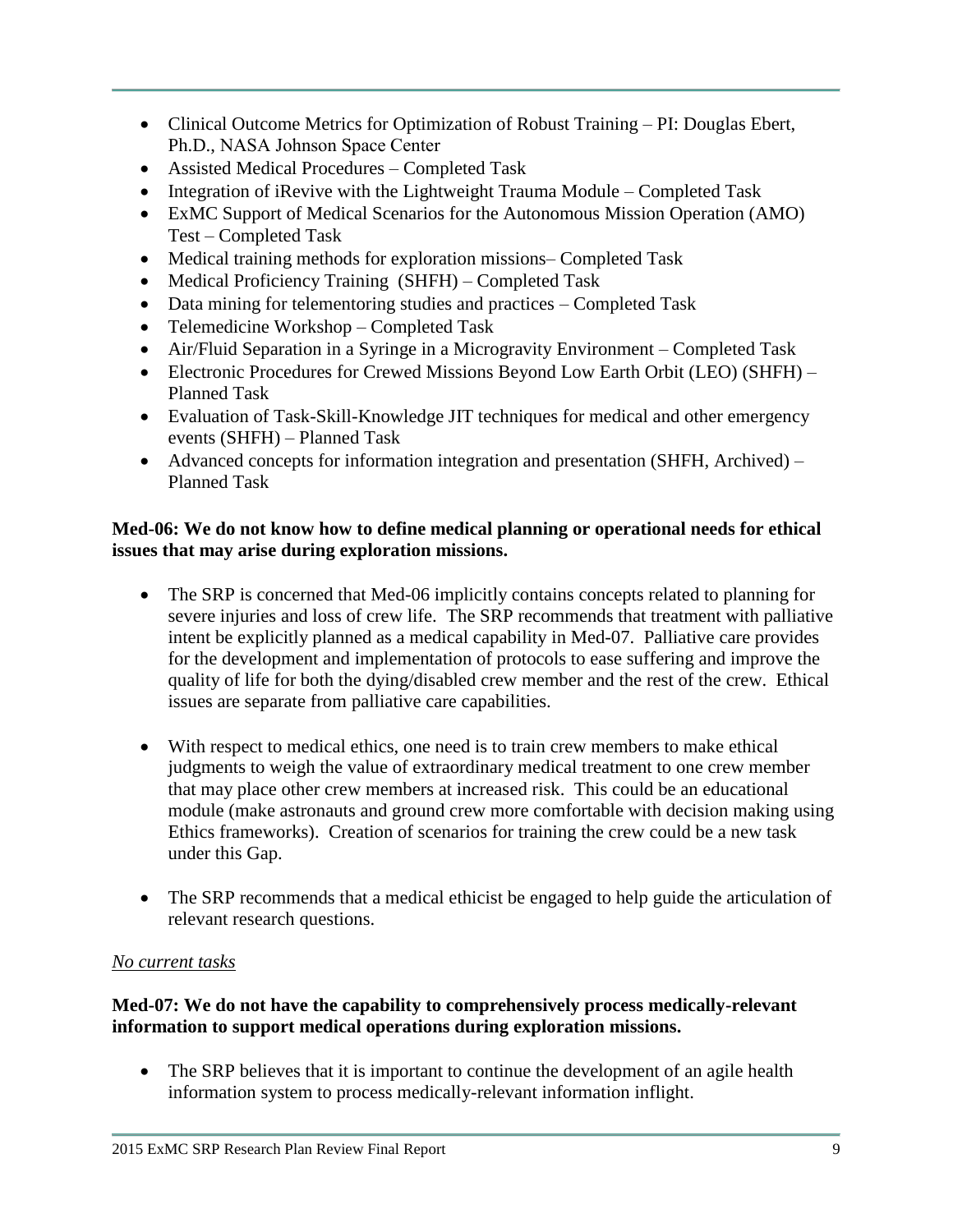- The Exploration Medical System Demonstration (EMSD) is an important tool to defining the medical capability for exploration missions.
- As more information is gathered, the compatibility of data must be considered for all devices, both ground and in-flight.
	- o Middleware can convert multiple inputs into a common language for transmission to Earth.
- The SRP recommends that automatic physiological data uploading for astronauts be utilized to avoid incomplete compliance and/or entry errors.
- The SRP agreed with the ExMC Element's plan to use an electronic medical record (EMR) that includes only medical information and no billing or administrative inputs to streamline use and not waste time.

## *Tasks:*

- Biosensors for Medical System PI: Bill Toscano, Ph.D., NASA Ames Research Center
- Medical Consumables Tracking PI: John Zoldak, Ph.D., ZIN Technologies
- Exploration Medical System Completed Task
- Middleware for Medical System Completed Task
- Electronic Medical Records Completed Task
- Dental for Medical System Completed Task
- Assisted Medical Procedures Completed Task
- Distributed System for Spaceflight Biomedical Support Completed Task
- Exploration Medical System Demonstration (EMSD) Baseline Capability Evaluation using the Habitation Development Unit (HDU) – Completed Task
- ExMC Support of Medical Scenarios for the Autonomous Mission Operation (AMO) Test – Completed Task

### **Med-08: We do not have quantified knowledge bases and modeling to estimate medical risk incurred on exploration missions.**

- The SRP encourages NASA to utilize modeling where ever possible:
	- o Modeling allows prioritization of medical capabilities.
	- o Modeling allows NASA to quantify risk (IMM) and prioritize resources (MONSTR).
- The IMM and MONSTR efforts are in the top tier of priority and should be moved forward quickly.
	- o This type of modeling capability could address many of the issues that the ExMC Element will encounter.
	- o The best case scenario and worst case scenario approach to modeling outcomes, provides an effective way to bound the issues.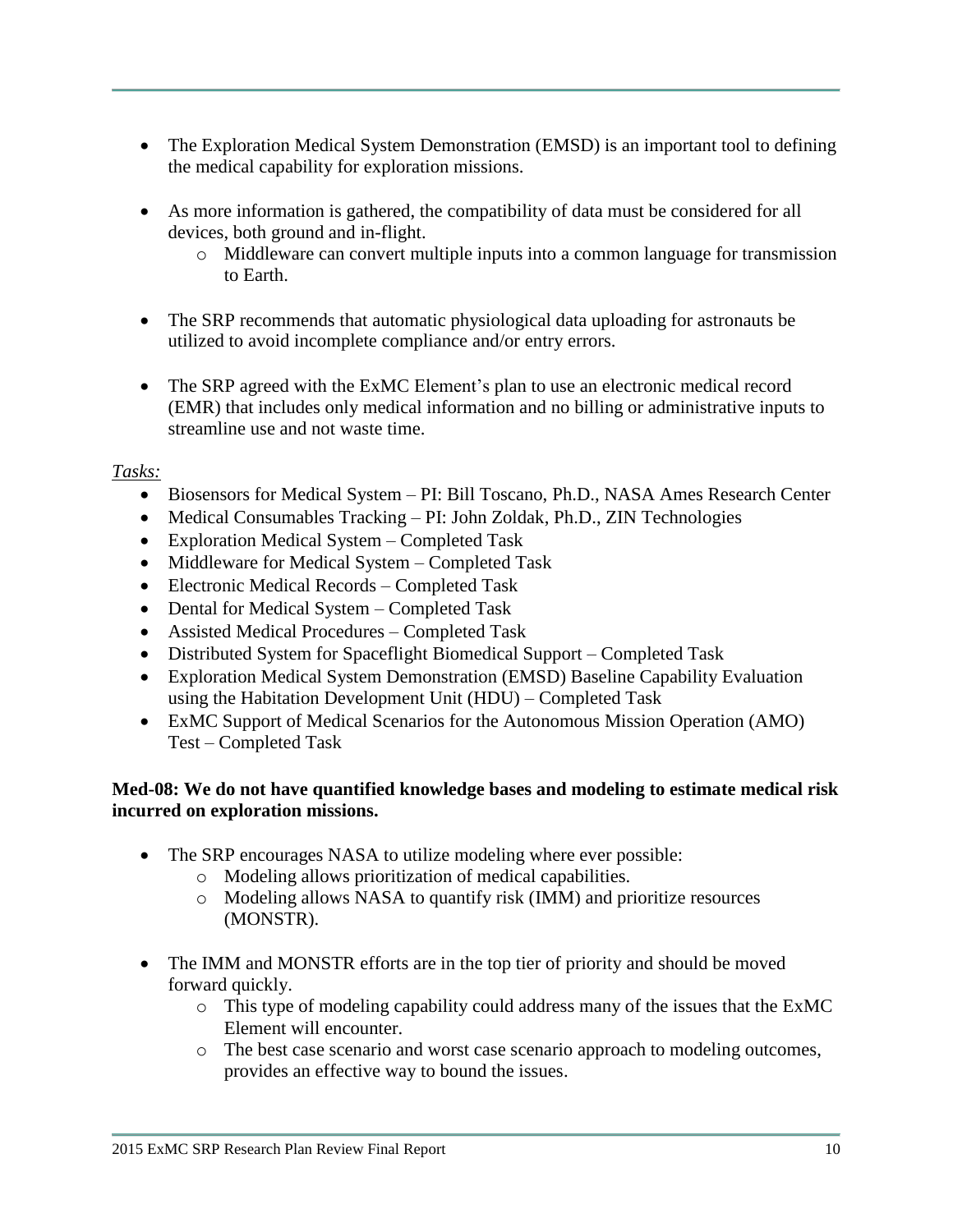- The method used to incorporate lessons learned during the development of the IMM and the MONSTR was not clearly explained. These lessons should be used for future modeling efforts.
- The SRP would like to see modeling used inflight (relevant to Gap Med-08 and Med-09).
- The SRP thinks the current  $8 12$  week time required for the review process to accept new IMM modeling outputs is long.
	- o The SRP suggests that the ExMC Element look at new methods to speed up the output validation/review process.
- The SRP understands that the IMM forecasts outcomes only for inflight operations and not post-mission medical consequences.
	- o The SRP recommends considering a postflight medical consequences modeling effort as well.
- The Crew Health Index (CHI) is an appropriate measure (defined as proportion of mission time not lost to medical events).

## *Tasks:*

- Integrated Medical Model (IMM) PI: Douglas Butler, NASA Johnson Space Center
- Integrated Medical Model Renal Stone Module PI: Jerry Myers, Ph.D., NASA Glenn Research Center
- Integrated Medical Model Bone Module PI: TBD
- Metric Development to Quantify Change in Mission Risk Due to a Physician-Trained Crew Medical Officer – PI: Jerry Myers, Ph.D., NASA Glenn Research Center
- Clinical Outcome Metrics for Optimization of Robust Training PI: Douglas Ebert, Ph.D., NASA Johnson Space Center
- Integrated Medical Model Chest Injury Module Completed Task
- Integrated Medical Model Head Injury Module Completed Task
- Integrated Medical Model Abdominal Injury Module Completed Task
- Integrated Medical Model Bayesian Analysis Completed Task
- Integrated Medical Model Neck Injury Module Completed Task
- Integrated Medical Model Sleep Module Completed Task
- Intuitive Ultrasound Catalog for Autonomous Medical Care Completed Task
- ExMC Support of Medical Scenarios for the Autonomous Mission Operation (AMO) Test – Completed Task
- Ouantify impacts of physician training on medical task performance Terminated Task

## **Med-09: We do not have the capability to predict estimated medical risk posture during exploration missions based on current crew health and resources.**

• The SRP recommends rewording the Gap title for clarity to: We do not have the capability to predict the crew's increasing medical risk during the course of the mission,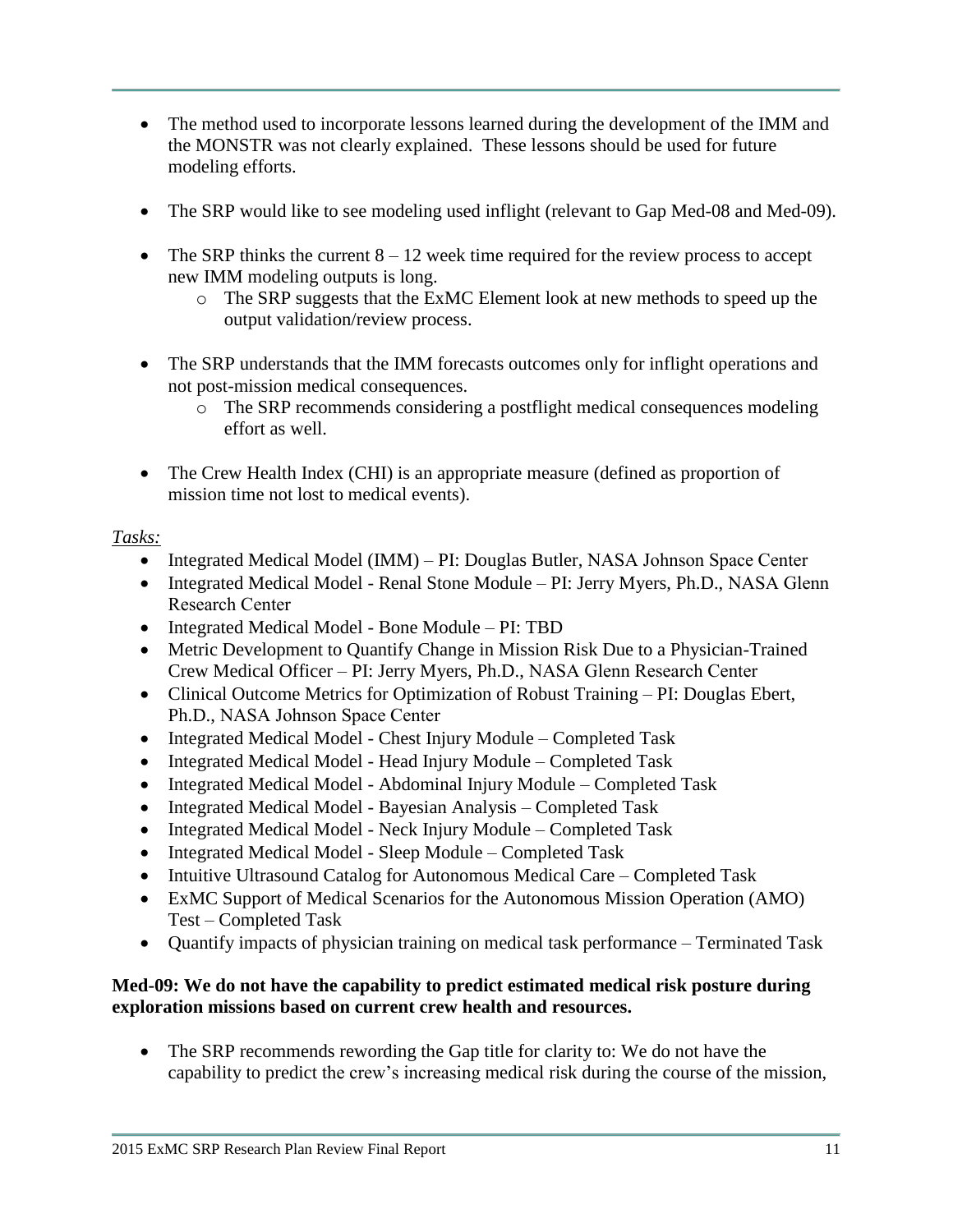as medical resources are used and crew health declines.

- The SRP agrees that an accurate inventory of consumables is important and that research should be continued until this Gap is closed.
- The SRP recommends that a mathematical model be developed to help the crew/ground control appropriately ration consumable medical resources based on crew health and remaining stocks.
- The SRP suggest that the ExMC Element explore the use of smart pills (electronically tagged) once they are approved by the FDA. They may be useful in tracking drug delivery.
- The Medical Consumables task (below) is relevant and could be tested in a ground analog, if implementation questions remain.

### *Tasks:*

Medical Consumables Tracking – PI: John Zolda, Ph.D., ZIN Technologies

#### **Med-10: We do not have the capability to provide computed medical decision support during exploration missions.**

- Computerized clinical decision support can incorporate sensor data, images, history, exercise capabilities, and environmental data. This software should be used as an integral component of the electronic medical record. Such software will be needed on trips into deep space where ground support will take too long to be a sole source of useful advice for acute problems.
- Decision support software already exists and evolves as medical knowledge expands and new diagnostic and treatment modalities become available.
- To help the crew use computerized decision support, we recommend consideration of software designed with high quality User Interface/User Experience (UI/UX) programs.
- The SRP recommends incorporating natural language recognition/analysis into decision support, such as Amazon Echo.

- Integration of iRevive with the Lightweight Trauma Module Completed Task
- ExMC Support of Medical Scenarios for the Autonomous Mission Operation (AMO) Test – Completed Task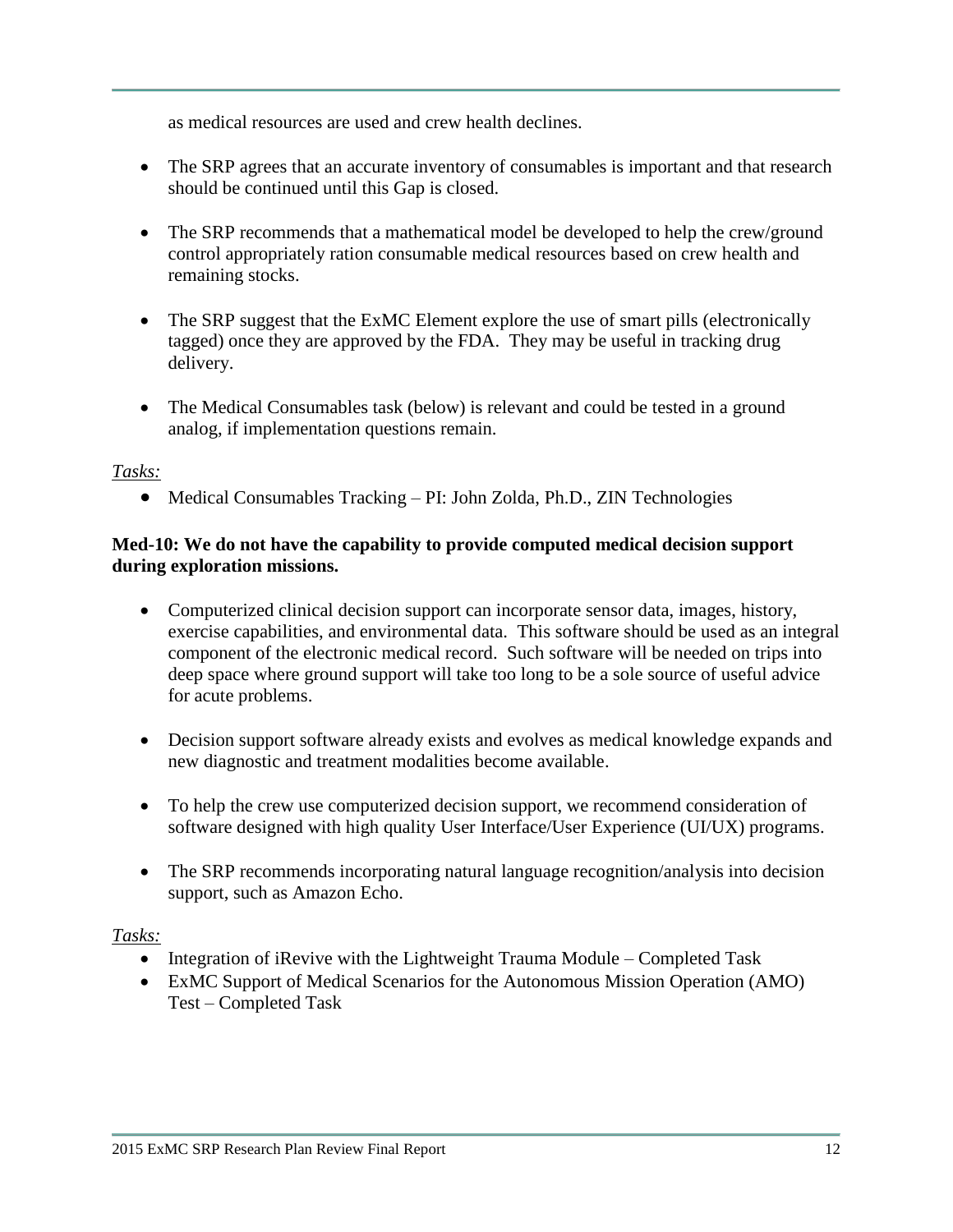### **Med-11: We do not have the capability to minimize medical system resource utilization during exploration missions.**

- The SRP was impressed by this effort to maximize limited resources by repurposing tools and other resources to allow conservation of mass, volume, and energy. This Gap is intended to use technologies intended for medical purposes for non-medical purposes and vice versa. An example is to use an x-ray device to also assess performance of an electronics module.
- This Gap is not expected to close because new technologies are constantly being developed and some of them might be suitable for cross-cutting purposes that are both medical and non-medical.
- The ExMC no longer has a Tech Watch under this Gap, and the SRP believes that a replacement is needed.

## *No current tasks*

## **Med-12: We do not have the capability to mitigate select medical conditions.**

- The SRP is pleased that the ExMC Element has moved previous research risks into operations, particularly the bone fracture risk, the renal stone risk and the stability risk.
- This Gap includes specific risks that have been recently assigned to it (bone disease and renal stones), as well as legacy gaps including musculoskeletal injuries and exposure to lunar dust.
- The SRP supports that this Gap will utilize dual-use devices for both diagnoses and treatment (e.g., x-ray).
- The SRP is pleased with the work the ExMC Element is doing with General Electric on a flexible ultrasound technology that can reposition renal stones (which occur more frequently in space because of microgravity, dehydration, and hypercalciuria from bone mineral loss) when they are stuck and painful and also detect small stones by way of a twinkling artifact.
- The SRP is pleased that the ExMC Element is using the ultrasound technology to detect bone mineral loss, and provide therapy for fractures and musculoskeletal back pain.

- Portable Quantitative Ultrasound with DXA/QCT and FEA Integration for Human Longitudinal Critical Bone Quality Assessment – PI: Yi-Xian Qin, Ph.D., SUNY- The State University of New York
- Flexible Ultrasound System for Quantitative Diagnosis and Therapeutic Ultrasound PI: William Thompson, Ph.D., NASA Glenn Research Center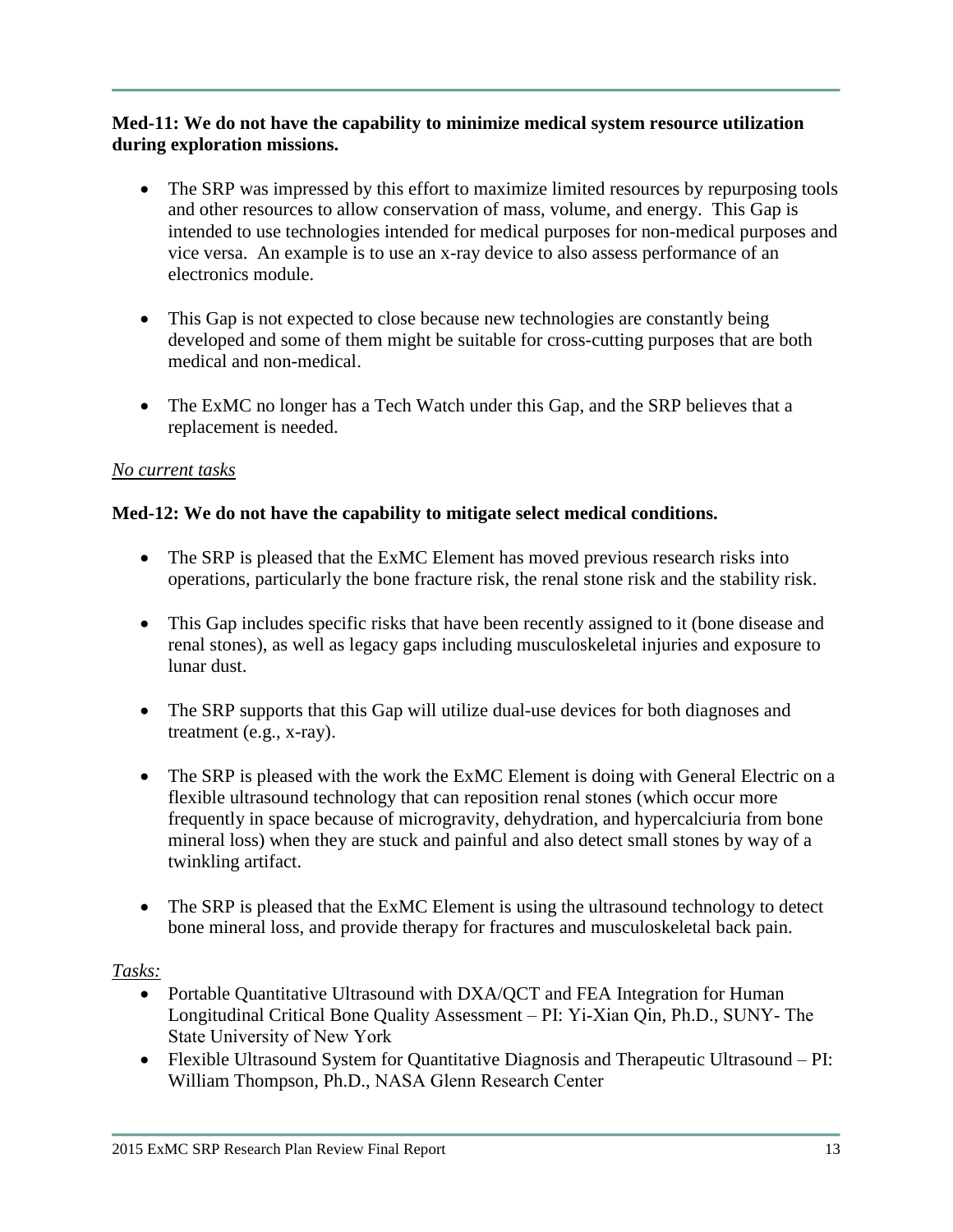- Risk of Intervertebral Disc Damage After Prolonged Spaceflight (HHC) PI: J Alan Hargens, Ph.D., University of California - San Diego
- Sonographic Astronaut Vertebral Examination (HHC) PI: Scott Dulchavsky, M.D., Ph.D., Henry Ford Health System
- Prevention of Renal Stone Complications in Space Exploration PI: Michael Bailey, Ph.D., University of Washington
- Integrated Medical Model Renal Stone Module PI: Jerry Myers, Ph.D., NASA Glenn Research Center
- Wearable, Sustained Acoustic Medicine for Back Pain PI: TBD
- Combined Scanning Confocal Ultrasound Diagnostic and Treatment System for Bone Quality Assessment and Fracture Healing – Completed Task
- Ultrasound Fracture Diagnosis in Space Completed Task
- LADTAG Lunar Dust Health Standard (SHFH) Completed Task
- Clearance of Particles Depositing in the Human Long in Low-Gravity (SHFH) Completed Task
- Improving Kidney Stone Detection in Space Analogs Completed Task
- Development of capability to treat musculoskeletal injuries Planned Task
- Development of capability to treat bone fractures Planned Task
- Development of Capability to Monitor and Treat Disease Caused by Dust Exposure During Exploration Missions – Planned Task

## **Med-13: W**e **do not have the capability to implement medical resources that enhance operational innovation for medical needs.**

- This Gap describes 10 capabilities to provide, generate, prevent and other processes. These capabilities all describe enabling technologies. Therefore the SRP suggests that the Gap title include "implementing technologies for medical needs".
- Dual use devices and solutions are valuable for resource management (crew time, energy, weight, etc.) incorporating technologies with multiple functions.
- Unlike Gap Med-11, which promotes development of cross-cutting technologies for both medical and nonmedical uses, Gap Med-13 promotes technologies for a variety of specific medical conditions. The SRP supports the utilization of dual use technologies for both gaps.

- Oxygen Delivery System PI: Sandra Olson, Ph.D., NASA Glenn Research Center
- Exploration Laboratory Analysis PI: Michael Krihak, Ph.D. NASA Ames Research Center
- Cell Phone-based Lateral Flow Assay for Blood Biomarker Detection PI: Manal Beshay, Ph.D., Intelligent Optical Systems, Inc.
- IVGEN PostFlight Analysis PI: John McQuillen, Ph.D., NASA Glenn Research Center
- Biosensors for Medical System PI: Bill Toscano, Ph.D., NASA Ames Research Center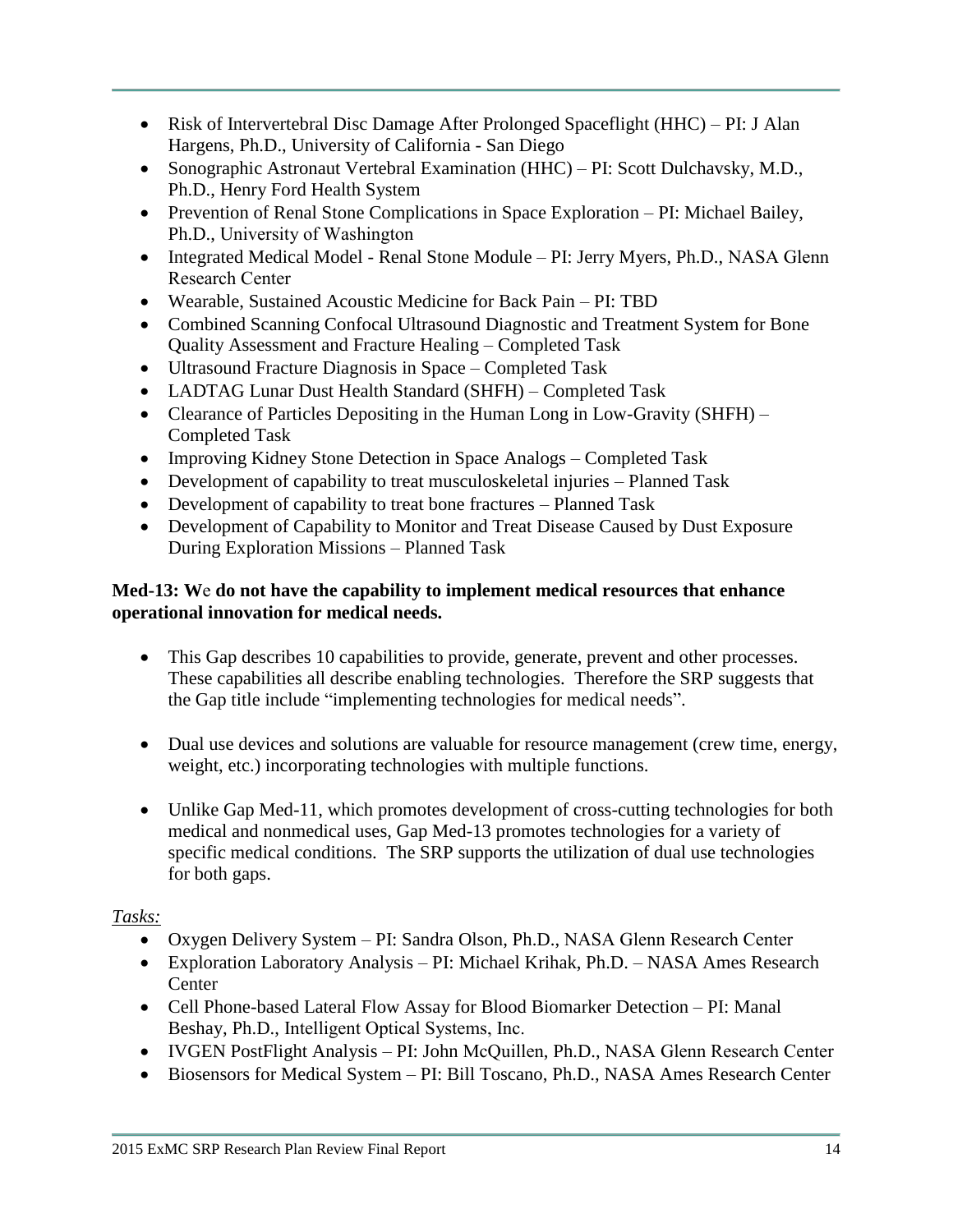Flexible Ultrasound System – PI: William Thompson, Ph.D., NASA Glenn Research **Center** 

- Wideband Single Crystal Transducer for Bone Characterization PI: Kevin Snook, Ph.D., TRS Ceramics, Inc.
- Portable Quantitative Ultrasound with DXA/QCT and FEA Integration for Human Longitudinal Critical Bone Quality Assessment] – PI: Yi-Xian Qin, Ph.D., SUNY- The State University of New York
- Flexible Ultrasound System for Quantitative Diagnosis and Therapeutic Ultrasound PI: William Thompson, Ph.D., NASA Glenn Research Center
- Non-Invasive Monitoring of Intracranial Pressure (ICP) with Volumetric Ophthalmic Ultrasound [ULTRASOUND ICP/DENTINGER/ACTIVE] (HHC) – PI: Aaron Dentinger, Ph.D., NGE Global Research
- Non-Invasive Monitoring of Intracranial Pressure with Volumetric Ophthalmic Ultrasound: Integration with NASA's Flexible Ultrasound System (FUS) – PI: Aaron Dentinger, Ph.D., NGE Global Research
- JAXA Auscultation Data Review PI: Douglas Ebert, Ph.D., NASA Johnson Space Center
- Combined Scanning Confocal Ultrasound Diagnostic and Treatment System for Bone Quality Assessment and Fracture Healing – Completed Task
- Intuitive Ultrasound Catalog for Autonomous Medical Care Completed Task
- Ultrasound Fracture Diagnosis in Space Completed Task
- Validation of On-Orbit Methodology for the Assessment of Cardiac Function and Changes in the Circulating Volume Using Ultrasound and Braslet-M Occlusion Cuffs, SDTO 17011 U/R (Braslet-M -- Duncan, Completed) – Completed Task
- Multi-Use Near-Infrared Spectroscopy System for Spaceflight Health Applications Completed Task
- First Clinical Test of Feasibility of Ultrasound to Reposition Kidney Stones Completed Task
- Development of Pressure Swing Adsorption Technology for Spaceflight Medical Oxygen Concentrators – Completed Task
- Evaluation of Oxygen Concentrators at Altitude Completed Task
- Portable Cathode-Air-Vapor-Feed Electrochemical Medical Oxygen Concentrator Completed Task
- Lightweight Trauma Module Completed Task
- In-flight Blood Analysis Technology for Astronaut Health Monitoring Completed Task
- Nanoscale Test Strips for Multiplexed Blood Analysis Completed Task
- Reusable Handheld Electrolytes and Lab Technology for Humans Completed Task
- IntraVenous Fluid GENeration for Exploration Missions Completed Task
- Smart Therapeutic Ultrasound Device for Mission-Critical Medical Care Completed Task
- ExMC Support of Medical Scenarios for the Autonomous Mission Operation (AMO) Test – Completed Task
- Lightweight, Wearable Metal Rubber-Textile Sensor for In-Situ Lunar Autonomous Health Monitoring – Completed Task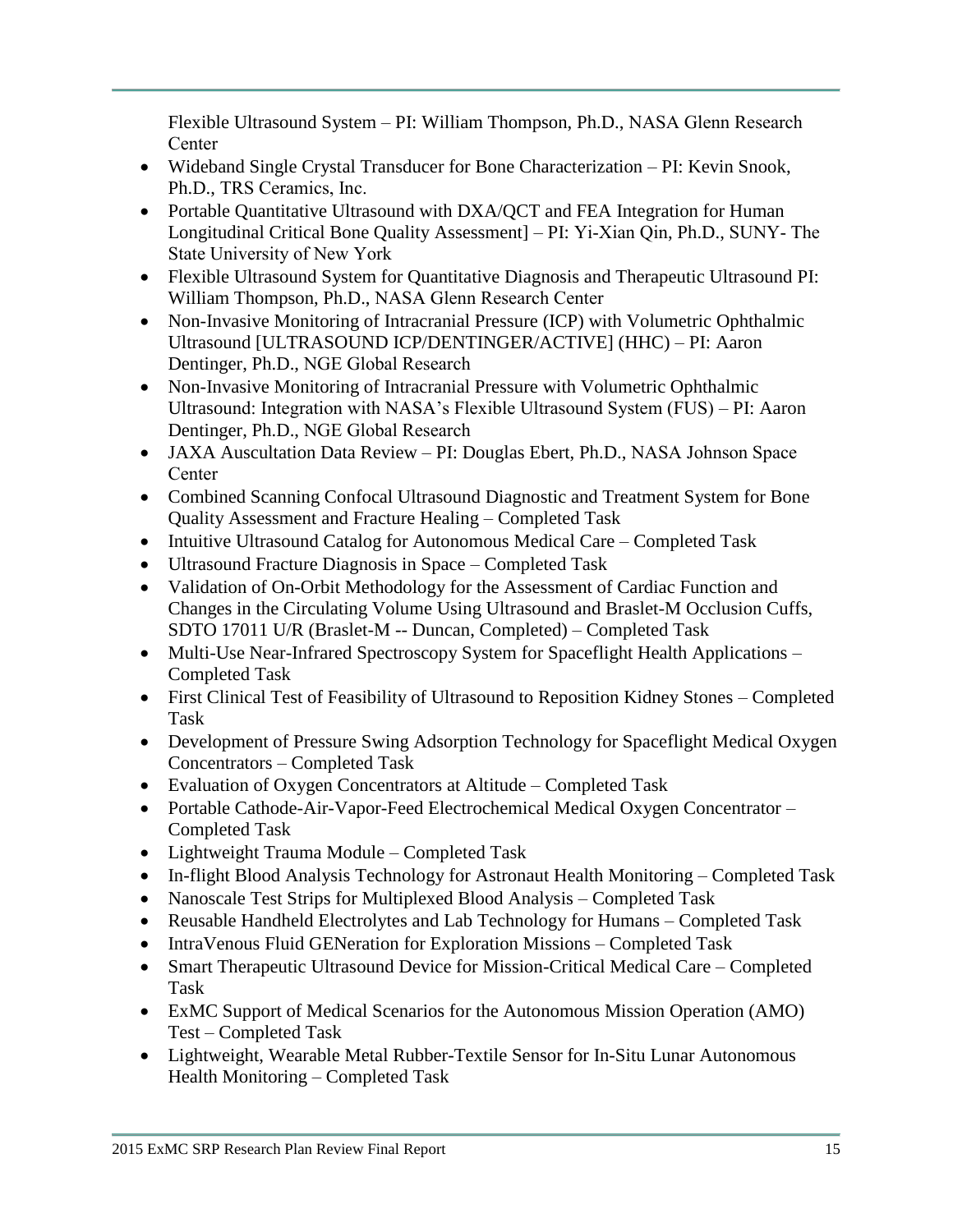- Lunar Health Monitor: A Wearable System to Monitor Astronaut Health Status Completed Task
- Wearable Health Monitoring Systems Completed Task
- Biomedical Sensors Requirements for Extravehicular Activities Completed Task
- Intraosseous (IO) Access Device Demonstration Completed Task
- Development of Medical Suction Technology Planned Task
- Development of Capability for Algorithm-based Fluid Resuscitation Planned Task
- Development of Capability to Irrigate the Eye Planned Task
- Development of Capability to Sterilize Medical Equipment in Spaceflight Planned Task
- Spaceflight Injectable Delivery System Terminated Task
- Review and Assess State of Knowledge Regarding the Acute or Chronic Cardiovascular Toxicity of Mineral Dusts (SHFH, Archived) – Terminated Task

# **III. Discussion on the strengths and weaknesses of the IRP and identify remedies for the weaknesses, including answering these questions:**

A. Is the Risk addressed in a comprehensive manner?

The SRP believes that the Risk is addressed in a comprehensive manner and the ExMC Element is doing a good job in determining the tradeoffs to minimize the Risk.

B. Are there areas of integration across HRP disciplines that are not addressed that would better address the Risk?

The SRP thinks that the current integration between the ExMC Element and other HRP Elements is appropriate. The ExMC Element should be frequently updated on the research being done in all of the HRP Elements, and especially by HHC, since once these Risks are no longer research Risks and are ready to become medical Risks, they will fall under the ExMC Element.

The SRP recommends that the ExMC Element try to receive input and involvement from the flight surgeons office as early in the process as possible.

# **IV. Evaluation of the progress on the ExMC Research Plan since the 2014 SRP meeting**

Overall, the SRP was impressed with the many positive changes made to the ExMC Research Plan since the 2014 SRP review.

# **V. Additional Comments**

 Consideration should be given to more explicitly addressing astronaut selection to prevent risk. The actual level of health risk, given selection criteria, should be incorporated into improved specification of the IMM.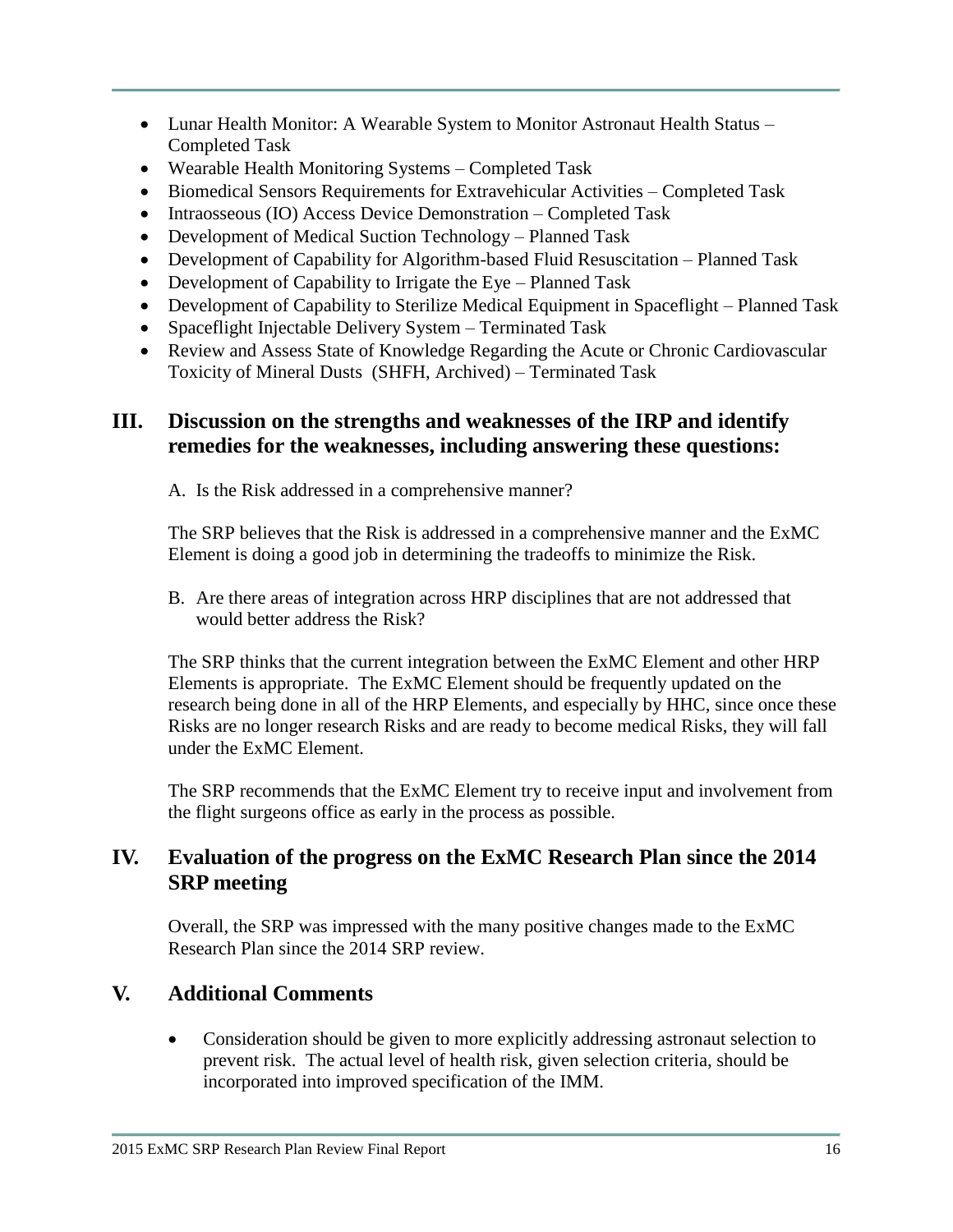- The current Path to Risk Reduction (PRR) addresses the Risk in two different ways: 1) It decreases likelihood (prevention) and 2) It decreases severity and consequences (enhanced medical capabilities). For condition-specific risks, this approach offers two different ways to decrease the risk burden. With the IMM model, risk mitigation can occur either by decreasing the likelihood and preventing risks from occurring or else by decreasing the morbidity of the risk through early diagnosis and treatment/rehabilitation. However, for other conditions that are either not part of the IMM list of 100 conditions or for which too little data are available for modeling, there can still be an unspecified level of medical risk present that cannot be quantified, predicted, or mitigated.
- It would help to have realistic scenarios for mass, power, and volume (although they are uncertain) to assist with modeling efforts.
- Focusing on the proving-ground paradigm is good, but NASA must be prepared for exploration missions.
- The SRP believes that long-term health, i.e., lifetime health, is out of scope of this plan. Questions about lifetime health are basic research questions that lead to the creation of new knowledge. Questions about the exploration medical capability are applied research questions that lead to the creation of new operations, technologies, and systems. The expertise and methods needed to generate questions, conceptualize projects, and study lifetime health are different from those needed to predict and protect astronaut health during an exploration. Furthermore, how information about lifetime health would be used to design future missions is not clearly conceived. The SRP is concerned that studying lifetime health distracts the ExMC from its more urgent and essential goals.
	- o One possibility is to carve out the Lifetime Health gap for assignment to a separate group or individual. A scientist focused on lifetime health among exploration astronauts needs a level of competency with epidemiologic methods used to study the long-term health effects of radiation; this is a specific set of competencies. Engineering expertise is not essential and is not well utilized in this work.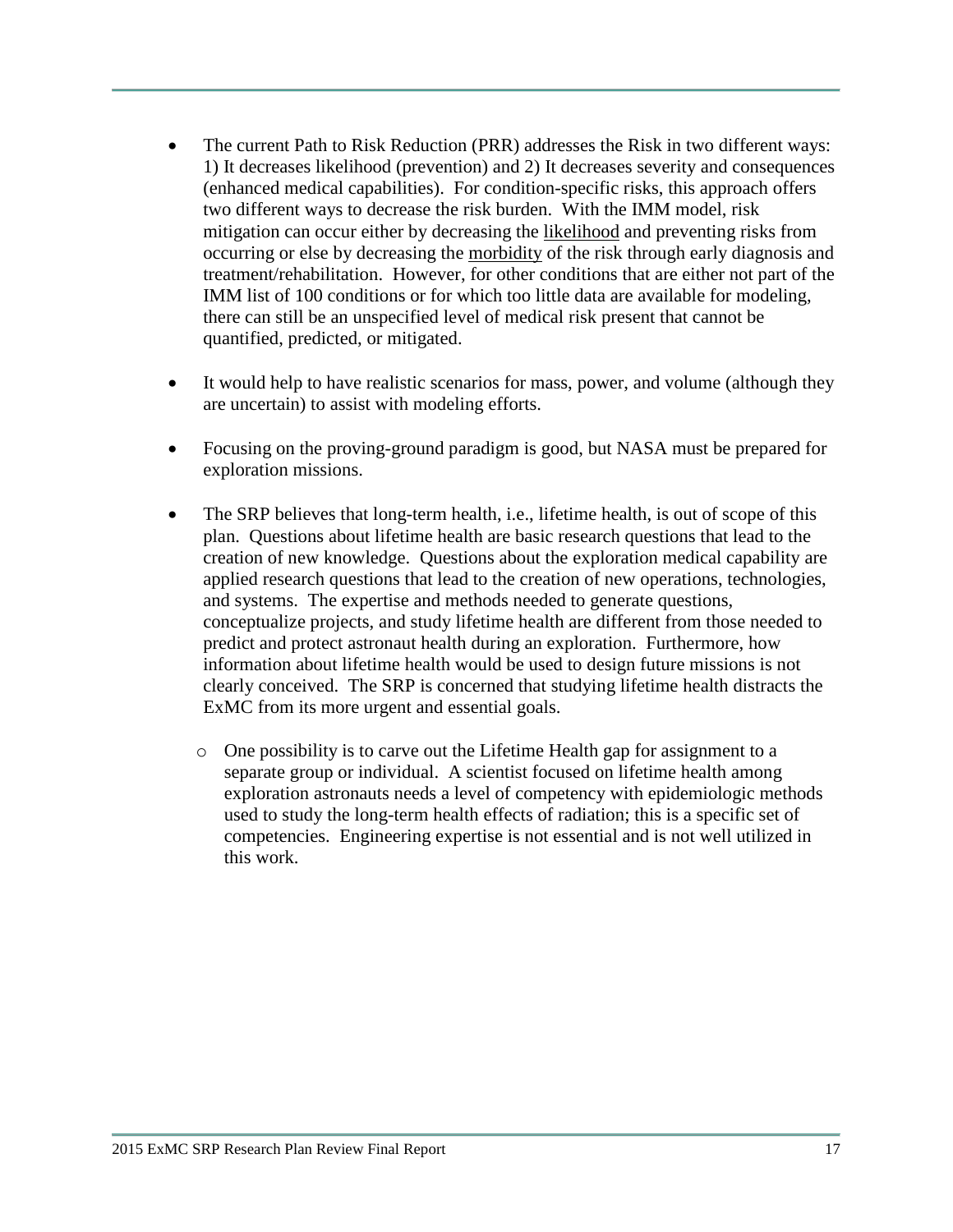# **VI. 2015 ExMC SRP Research Plan Review: Statement of Task for the Risk of Adverse Health Outcomes & Decrements in Performance due to Inflight Medical Conditions**

The 2015 Exploration Medical Exploration (ExMC) Standing Review Panel (SRP) is chartered by the Human Research Program (HRP) Chief Scientist. The purpose of the SRP is to review the Risk of Adverse Health Outcomes & Decrements in Performance due to Inflight Medical Conditions (ExMC Risk) section of the current version of the HRP's Integrated Research Plan (IRP) which is located on the Human Research Roadmap (HRR) website [\(http://humanresearchroadmap.nasa.gov/\)](http://humanresearchroadmap.nasa.gov/). Your report, addressing each of the questions in the charge below and any addendum questions, will be provided to the HRP Chief Scientist and will also be made available on the HRR website.

## **The 2015 ExMC SRP is charged (to the fullest extent practicable) to:**

- 1. Based on the information provided in the current version of the HRP's IRP, evaluate the ability of the IRP to satisfactorily make progress in mitigating the Risk by answering the following questions:
	- A. Have the proper Gaps been identified to mitigate the Risk?
	- i) Are all the Gaps relevant?
	- ii) Are any Gaps missing?
	- B. Have the gap targets for closure been stated in such a way that they are measureable and closeable?
	- i) Is the research strategy appropriate to close the Gaps?
	- C. Have the proper Tasks been identified to fill the Gaps?
	- i) Are the Tasks relevant?
	- ii) Are there any additional research areas or approaches that should be considered?
	- iii) If a Task is completed, please comment on whether the findings contribute to addressing or closing the Gap.
	- D. If a Gap has been closed, does the rationale for Gap closure provide the appropriate evidence to support the closure?
- 2. Identify the strengths and weaknesses of the IRP, *and* identify remedies for the weaknesses, including, but not limited to, answering these questions:
	- A. Is the Risk addressed in a comprehensive manner?
	- B. Are there areas of integration across HRP disciplines that are not addressed that would better address the Risk?
	- C. Other
- 3. Based on the updates provided by the Element, please evaluate the progress in the research plan since the last SRP meeting.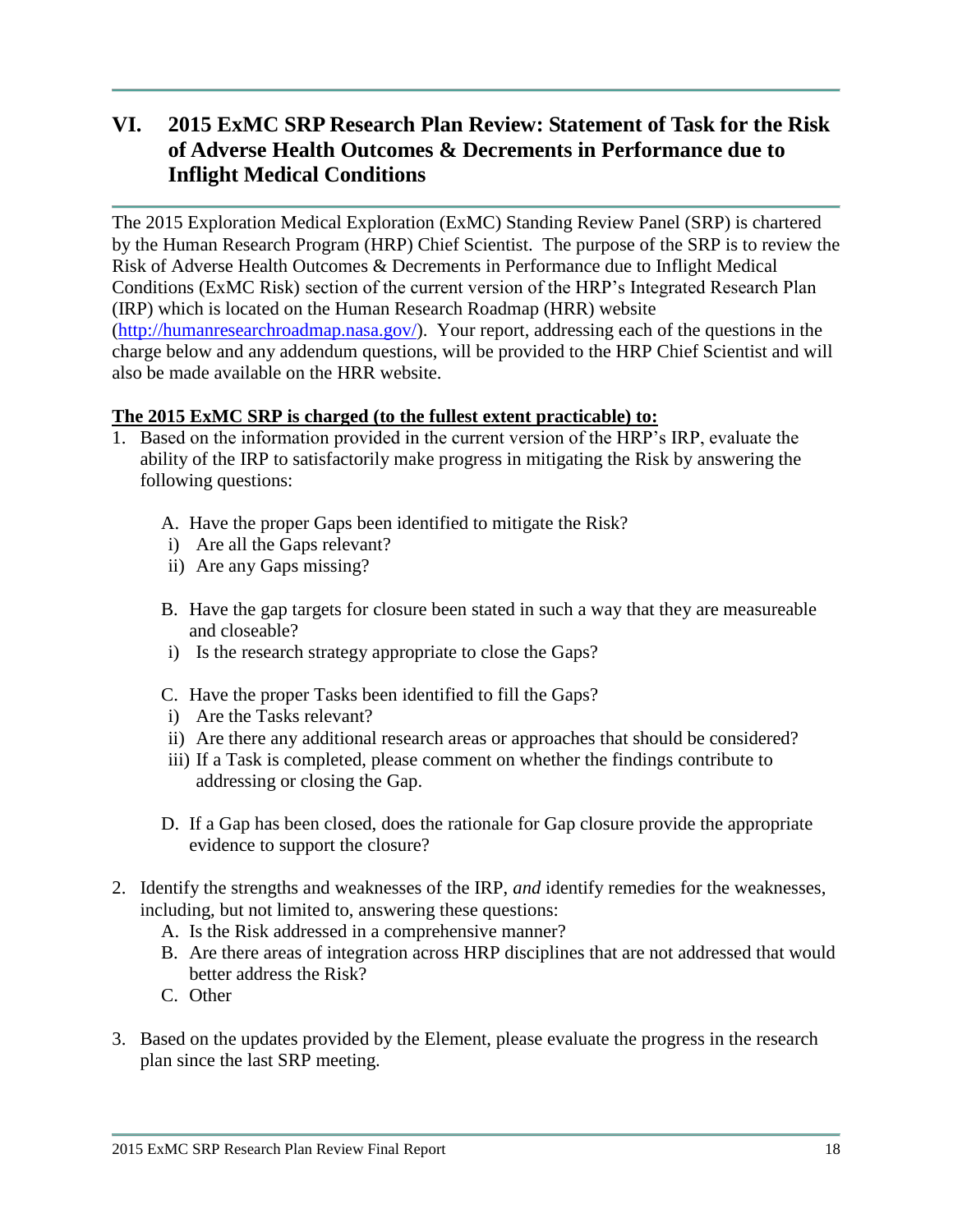4. Please comment on any important issues that are not covered in #1, #2, or #3 above, that the SRP would like to bring to the attention of the HRP Chief Scientist and/or the Element.

## **Additional Information Regarding This Review:**

- 1. Expect to receive review materials at least four weeks prior to the meeting.
- 2. Attend a meeting in Houston, TX on December 10 11, 2015.
	- A. Discuss the 2015 ExMC SRP Statement of Task and address questions about the SRP process.
	- B. Receive presentations from the HRP Chief Scientist (or his designee), the ExMC Element, and participate in a question and answer session, and briefing.
- 3. Prepare a draft final report (approximately one month after the meeting) that contains a detailed evaluation of the current IRP specifically addressing items #1, #2, and #3 of the SRP charge. The draft final report will be sent to the HRP Chief Scientist and he will forward it to the appropriate Element for their review. The ExMC Element and the HRP Chief Scientist will review the draft final report and identify any misunderstandings or errors of fact and then provide official feedback to the SRP within two weeks of receipt of the draft report. If any misunderstandings or errors of fact are identified, the SRP will be requested to address them and finalize the 2015 SRP Final Report as quickly as possible. The 2015 SRP Final Report will be submitted to the HRP Chief Scientist and copies will be provided to the ExMC Element and also made available to the other HRP Elements. The 2015 SRP Final Report will be made available on the HRR website [\(http://humanresearchroadmap.nasa.gov/\)](http://humanresearchroadmap.nasa.gov/).